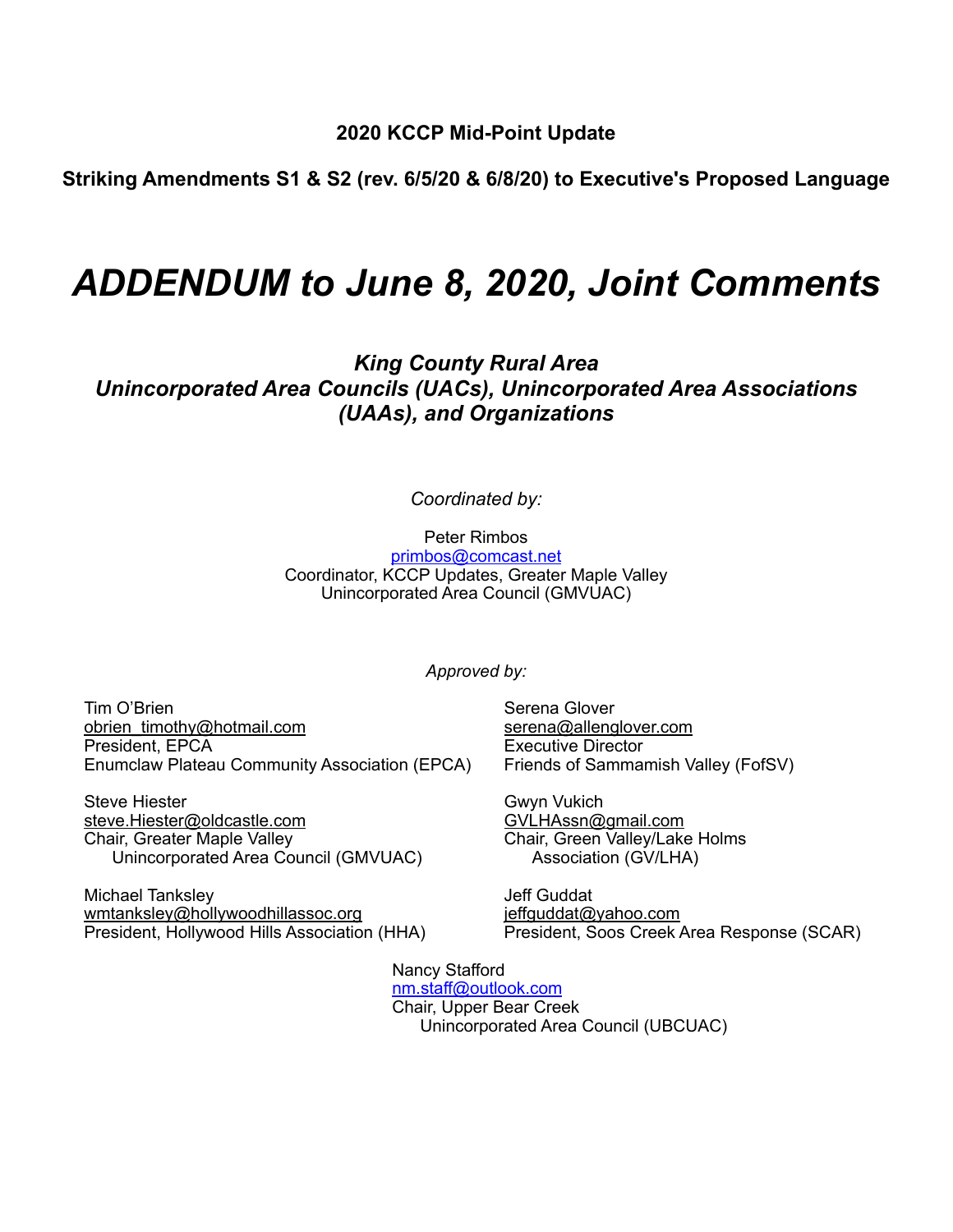# *KC Rural Area UAC/UAA/Organization Joint Comments ADDENDUM*

# **Table of Contents**

| Section                                                              | Page |    |
|----------------------------------------------------------------------|------|----|
| I. Introduction                                                      |      | 2  |
| II. Concerns                                                         |      | 3  |
| Chapter 1: Regional Growth Management Planning                       | 3    |    |
| <b>Chapter 2: Urban Communities</b>                                  | 3    |    |
| <b>Chapter 3: Rural Areas and Natural Resource Lands</b>             | 4    |    |
| Chapter 5: Environment                                               | 7    |    |
| Chapter 8: Transportation                                            |      |    |
| Appendix C: Transportation and C1: Transportation Needs Report       | 8    |    |
| Pacific Raceways Site and Surrounding Areas - Industrial Zone Change | 9    |    |
| Other Items: Snoqualmie Interchange                                  | 10   |    |
| III. Conclusions and Recommendations                                 |      | 11 |
| Conclusions                                                          | 11   |    |
| Recommendations                                                      | 12   |    |

### <span id="page-1-0"></span>**I. Introduction**

This **ADDENDUM** supplements our **Joint Comments** submitted to the King County Council on June 8. Although it is far shorter than those Comments, we have included specific highlighting of key points to help quide the reader.

The *2020 KCCP Mid-Point Update (Update)* is a limited-scope *"four-year midpoint"* update and is considered an *"annual amendment"* and subject to such applicable rules under the State Growth Management Act (GMA). The State Environmental Policy Act (SEPA) guides the environmental review of the amendments to the KCCP and ensures environmental considerations are identified and addressed during decision-making processes. SEPA procedures require agencies to determine if a proposed action will have probable significant adverse environmental impacts*.* The *Update* falls under the definition of actions. One of SEPA's primary purposes is to: *"to promote efforts which will prevent or eliminate damage to the environment and biosphere;…"* Consequently, the King County Executive's Recommended Plan (9/20/19) and subsequent Amendments by the King County Council must *"prevent or eliminate damage to the environment and biosphere.*"

The King County Executive's Office, as the lead agency, has developed the SEPA documents referenced herein, which are binding on the County and, thus, on the King County Council. The SEPA review for the *Update* assessed potential adverse environmental impacts associated with both the Executive Recommended Plan and amendments to this Plan by the King County Council. However, because this SEPA review was conducted *prior to* the Council's release of the details of its *S2 Amendments* (June 5) it does not address same, but rather only *S1 Amendments* and *S2 Amendment Concepts*. This is highlighted in the last section of the *SEPA Addendum* (p. 35):

*"The hearing notice includes potential modifications that might be included within the second Striker ("S2"). These include a specific topic area changes as well as notification that items such as those related to the adopted scope or items considered in earlier stages of the process may be included. The Council will consider in its deliberations how any changes based on these fall within the range of impacts analyzed in the Addendum."*

In this **ADDENDUM** we document several inconsistencies between the proposed *S2 Amendments* and the SEPA review, as well as identify further concerns associated with the subsequent *S2 Amendment* details released after the SEPA review. It is incumbent on the King County Council to ensure its proposed *S2 Amendments* do not result in environmental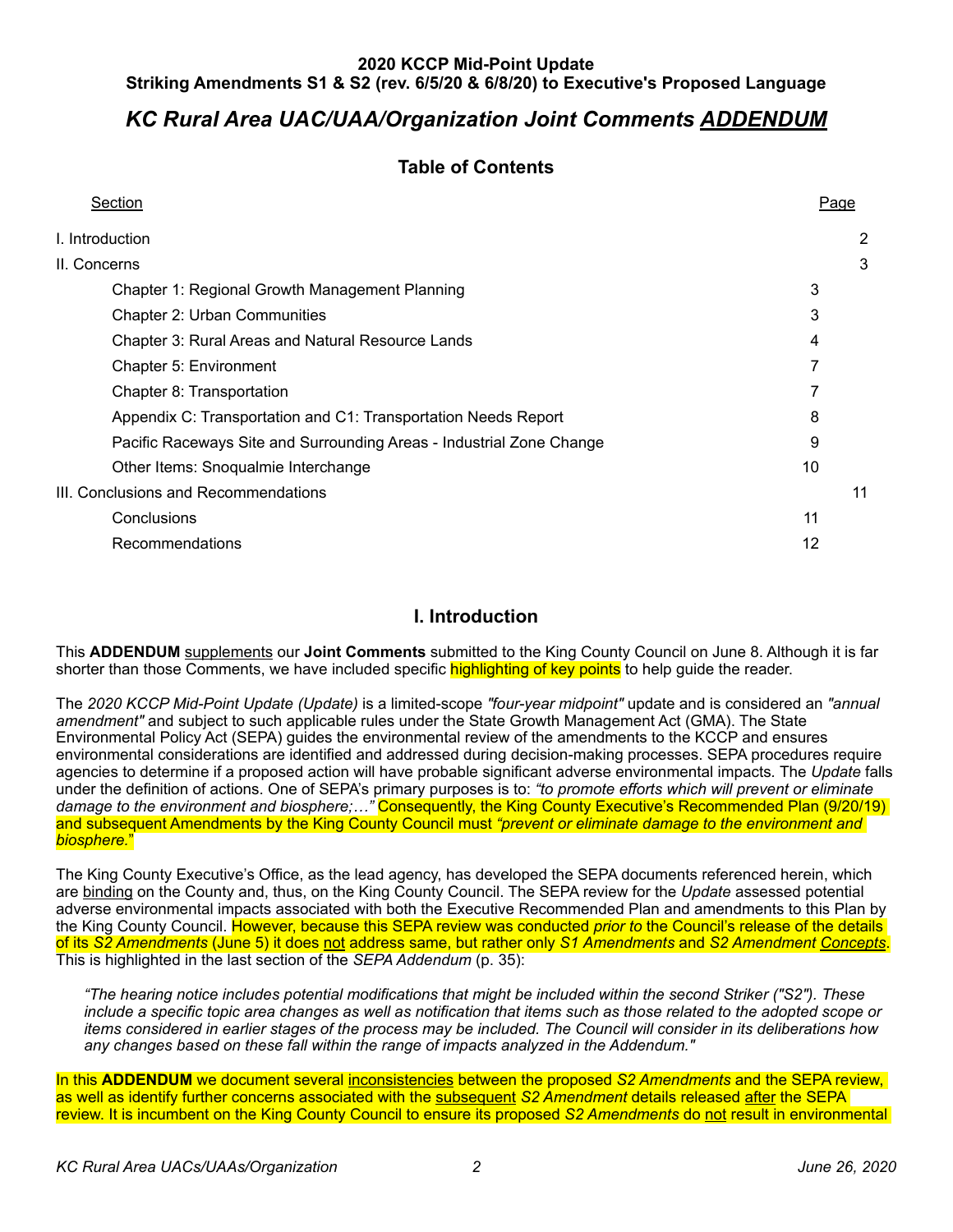# *KC Rural Area UAC/UAA/Organization Joint Comments ADDENDUM*

impacts above and beyond what was analyzed in the *SEPA Addendum*, for such changes have yet to be vetted in any SEPA review. In past *Updates* this has not been the case, as line-item details were available for SEPA Review.

### <span id="page-2-0"></span>**II. Concerns**

## <span id="page-2-1"></span>**Chapter 1: Regional Growth Management Planning**

While the SEPA review found *"no probable significant adverse environmental impacts"* with the *S1 Amendments* and the *S2 Amendment Concepts*, it was conducted before the latter's details were released on June 5. We find *additional* concerns over and above what we identified under the *"Four-to-One Program"* section of our **Joint Comments** submitted on June 8. In part, we stated several concerns with proposed language such as: *"high conservation value property;" "modifications to the four-to-one ratio;"* and "*accepting non-UGA-adjacent parcels."* To those concerns we add the following after reviewing the Countywide Planning Policies (CCPs):

• CPP Policy **DP-16b1**:

*"DP-16 Allow expansion of the Urban Growth Area only if at least one of the following criteria is met:* 

- *… b) A proposed expansion of the Urban Growth Area is accompanied by dedication of permanent open space to the King County Open Space System, where the acreage of the proposed open space* 
	- *1) is at least four times the acreage of the land added to the Urban Growth Area;"*

The proposed language conflicts with CPP Policy **DP-16b1**.

Further, we believe a *"reduced ratio"* for "*high-conservation properties"* is inconsistent with the King County Charter (the basic structural document of the King County government, similar to a constitution) under **Section 26.14 HIGH CONSERVATION VALUE PROPERTY** and existing King County Code. In November 2009, King County voters approved the [Open Space Protection Amendment](https://www.kingcounty.gov/council/news/2009/July/openspace.aspx) to the Charter, which ensured that certain King County-owned properties listed on a *"High Conservation Value Property Inventory"* would have enhanced protection against sale, transfer, change of use, or surplus. Properties on the inventory were acquired *"to conserve, preserve, protect or enhance natural or scenic resources"*, such as timberlands, streams, wetlands, wildlife habitat, or scenic vistas, and for *"passive recreational opportunities."* The updated High Conservation Value Property Inventory includes 105 sites, with a total acreage of 16,503 acres in fee and 142,623 acres in easement.

However, the phrase *"High Conservation Value Property"* is never defined in the Charter. In the process properties the County already owns are selected and given extra protection. So, to use that phrase in a different way – that presumably would also be in King County Code, if passed, would cause confusion and, thus, should not be done. The statement that the County is going to use criteria or a definition similar to *High Conservation Value* properties is meaningless, since no definition exists!

This appears to be an attempt to give legitimacy to some properties where someone might want to do 4:1 that otherwise doesn't qualify, but it doesn't work. Also, using a *"reduced ratio,"* likely would invite legal challenges, since the 4:1 program originates from the Countywide Planning Policies (CPPs).

In no way, under any circumstances, should the King County Council accept a *"reduced ratio"* under the 4:1 Program for "*high-conservation properties."* The King County Council must remove these *S2 Amendments* to ensure consistency with the Countywide Planning Policies, King County Charter, and King County Code.

## <span id="page-2-2"></span>**Chapter 2: Urban Communities**

The SEPA review *"found one policy would overturn a restriction that has been in place for about two decades to not allow roads serving the new urban area to be outside of the urban area. This approach is in tension with amendments in 2016*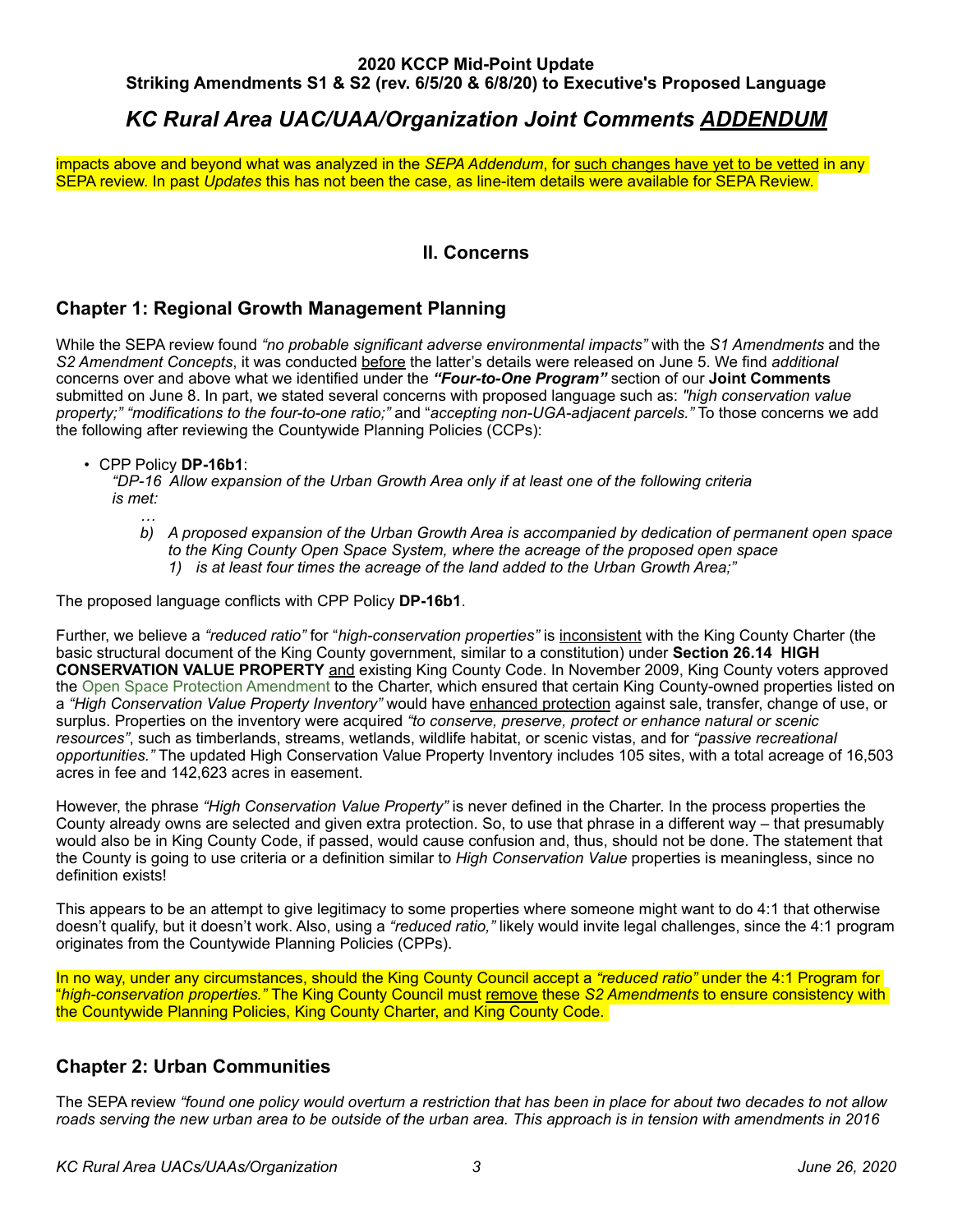# *KC Rural Area UAC/UAA/Organization Joint Comments ADDENDUM*

*that expressed that the intent for urban–serving facilities to primarily be located within the urban growth area."* In part, we stated in our June 8 **Joint Comments** on proposed changes to Policy **U-189** regarding roads through the Rural Area to serve Urban Areas: "*There must be strong rules in place to ensure that such decisions are based on science and not politics.*" To that concern we *add* the following after reviewing the Countywide Planning Policies (CCPs):

The *S2 Amendment* on **Policy U-189** clearly is inconsistent with CPP Policy **DP-16b1** discussed in **Chapter 1** above. Further, The *S2 Amendment* on **Policy U-189** is inconsistent with the following CPP Policies in both intent and implementation:

#### • **DP-17c**:

*"If expansion of the Urban Growth Area is warranted based on the criteria in DP-16(a) DP-16(b), add land to the Urban Growth Area only if it meets all of the following criteria:* 

- *… c) Can be efficiently provided with urban services and does not require supportive facilities located in the Rural Area;"*
- **DP-47**: *"Limit the extension of urban infrastructure improvements through the Rural Area to only cases where it is necessary to serve the Urban Growth Area and where there are no other feasible alignments. Such limited extensions may be considered only if land use controls are in place to restrict uses appropriate for the Rural Area and only if access management controls are in place to prohibit tie-ins to the extended facilities."*

• **T-2**:

*"Avoid construction of major roads and capacity expansion on existing roads in the Rural Area and Resource*  Lands. Where increased roadway capacity is warranted to support safe and efficient travel through the Rural *Area, appropriate rural development regulations and effective access management should be in place prior to authorizing such capacity expansion in order to make more efficient use of existing roadway capacity and prevent unplanned growth in the Rural Area."* 

Finally, the **PUBLIC FACILITIES AND SERVICES** section of the CPPs states on pp. 49-50:

*"VISION 2040 calls for a full range of urban services in the Urban Growth Area to support the Regional Growth Strategy, and for limiting the availability of services in the rural area. In the long term, there is increased efficiency and cost effectiveness in siting and operating facilities and services that serve a primarily urban population within the Urban Growth Area. At the same time, those facilities and services that primarily benefit rural populations provide a greater benefit when they are located within neighboring cities and rural towns."* 

The *S2 Amendment* on Policy **U-189** mentions *"the County may allow roads to be located outside of the urban portion of the development to protect critical areas or for other ecological benefit."* This is inconsistent with CPP Policy **DP-17c** above.

Further, under **RCW 36.70A—Growth Management**, there is no express need for public facilities, such as roads, to be placed in the Rural Area to serve urban needs:

#### **RCW 36.70A.70(5) Rural Element.**

*"(d)(iii) … Public services and public facilities shall be limited to those necessary to serve the isolated nonresidential use and shall be provided in a manner that does not permit low-density sprawl; (d)(iv) … provide public facilities and public services in a manner that does not permit low-density sprawl;"* 

The King County Council must remove the *S2 Amendments* on Policy **U-189** concerning *"(R)oads that support … urban development…"* to ensure consistency with the CPPs.

## <span id="page-3-0"></span>**Chapter 3: Rural Areas and Natural Resource Lands**

The SEPA review in its third bullet point under *"Proposal"* states our highlighting):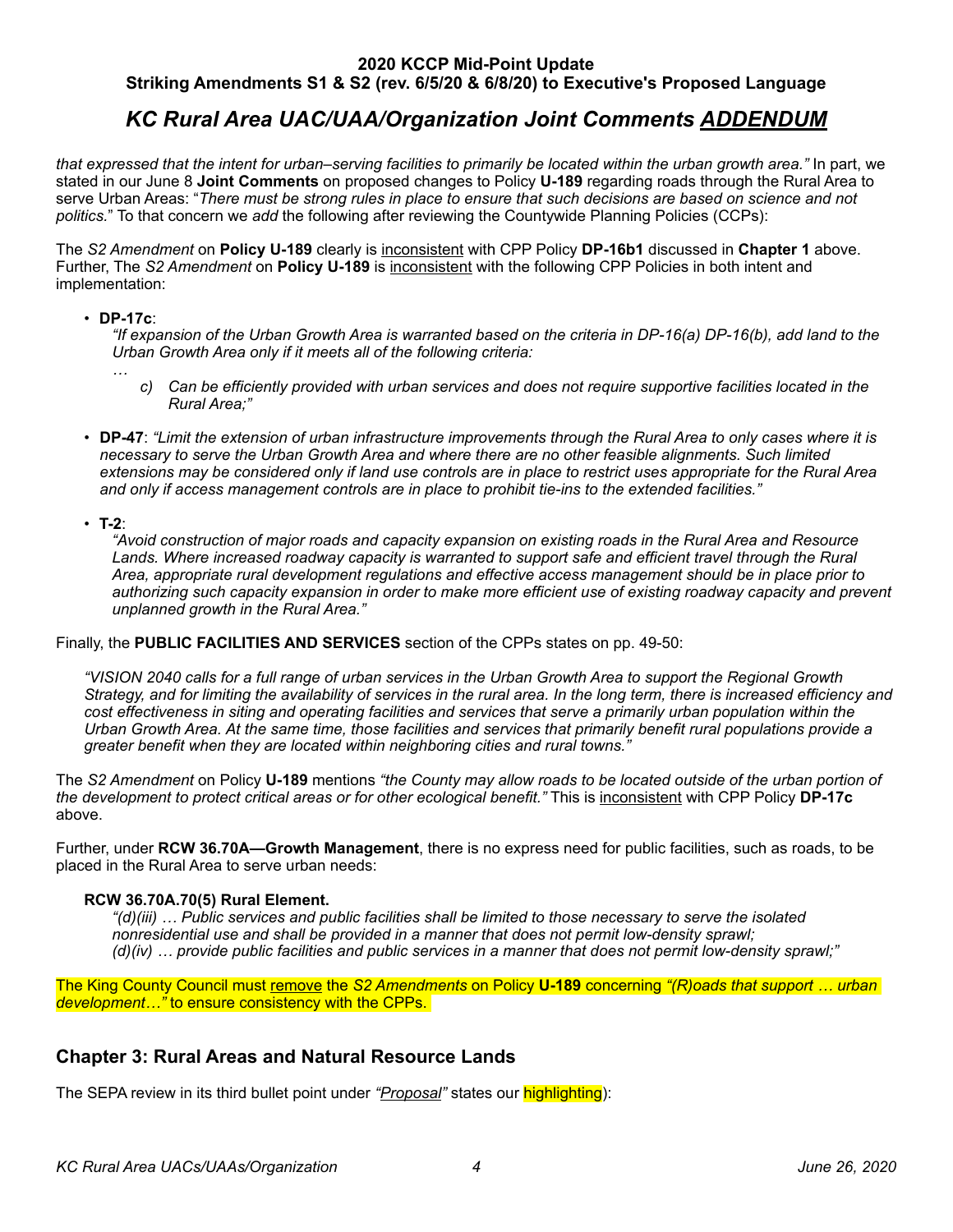# *KC Rural Area UAC/UAA/Organization Joint Comments ADDENDUM*

*• Amends policy to clarify where and when industrial zoned parcels and uses can be sited in the Rural Area. These amendments do not create any new industrial sites in the Rural Area. These are primarily technical changes to clarify the existing intent."*

The *S1 Amendment*, which stated: *"Modifies policies so that new Industrial zoned property would not be permitted in the rural area;"* is consistent with the *SEPA* review's words highlighted above: *"These amendments do not create any new industrial sites in the Rural Area."* However, the *S2 Amendment*, which stated: *"Modifies Policy R-512 to limit new industrial-zoned lands to existing sites or those that have long been used for industrial or comparable purposes with similar impacts."* is completely inconsistent with that *SEPA* review.

Further, when looking at the *S2 Amendment* details (released on June 5) it is proposed to effect several changes in key policies as described in the following:

#### **Policy R-512**

Policy **R-512** is proposed to be changed as follows:

*"((The creation of new)) Industrial-zoned lands in the Rural Area shall be limited to existing sites or those that have long been used for industrial or comparable purposes with similar impacts, ((do not have potential for conversion to residential use due to a historic designation and that may be accessed directly from State Route 169)) in order to reduce pressure for growth, limit impacts on nearby natural resources and functions, and avoid the need for infrastructure extensions. Existing industrial uses in the Rural Area zone that do not qualify to be zoned Industrial may continue if they are permitted uses or legal, nonconforming uses."*

The proposed changes above *expand* the purposes for which Industrial zoning would be allowed by stating: *"industrial or comparable purposes with similar impacts."* We believe the King County Council's proposed changes to Policy **R-512** open the door to almost *anything* based on one's interpretation of the words *"comparable"* and *"similar."*

Our **Joint Comments** (submitted on June 8) under *"Non-Resource Industrial Uses in the Rural Area"* section made it clear that: *"Industrial-zoned parcels (beyond the three existing I-zoned parcels) have no place in the Rural Area; nor do industrial-scaled facilities."* 

The King County Council must address these inconsistencies with the SEPA review by removing its *S2 Amendment*  proposed words we identify above. This would result in the following for Policy **R-512**:

"*((The creation of new)) Industrial-zoned lands in the Rural Area shall be limited to those that have long been used for industrial purposes, ((do not have potential for conversion to residential use due to a historic designation and that may*  **be accessed directly from State Route 169)) in order to reduce pressure for growth, limit impacts on nearby natural** *resources and functions, and avoid the need for infrastructure extensions. Existing industrial uses in the Rural Area zone that do not qualify to be zoned Industrial may continue if they are permitted uses or legal, nonconforming uses."*

### **Policy R-513**

Policy **R-513** is proposed to be changed as follows:

*"Rural Public Infrastructure Maintenance Facilities((,)) and agriculture and forestry product processing should be allowed in the Rural Area. ((Other new industrial uses in the Rural Area shall be permitted only in Rural Towns and in the designated industrial area adjacent to the Rural Neighborhood Commercial Center of Preston.))"*

We tend to agree with the February 12, 2020, Staff report to the King County Council's Mobility and Environment Committee: "…*removal of this sentence could effectuate a different policy direction.*" Has the King County Council explored the legal ramifications and on-the-ground impacts of such a change? Our reading of such a change is that it opens up the Rural Area to new Industrial uses.

Please recall the language that first was enacted as part of the *2000 KCCP Update* and designated as Policy **R-412** (which subsequently became **R-513**) was: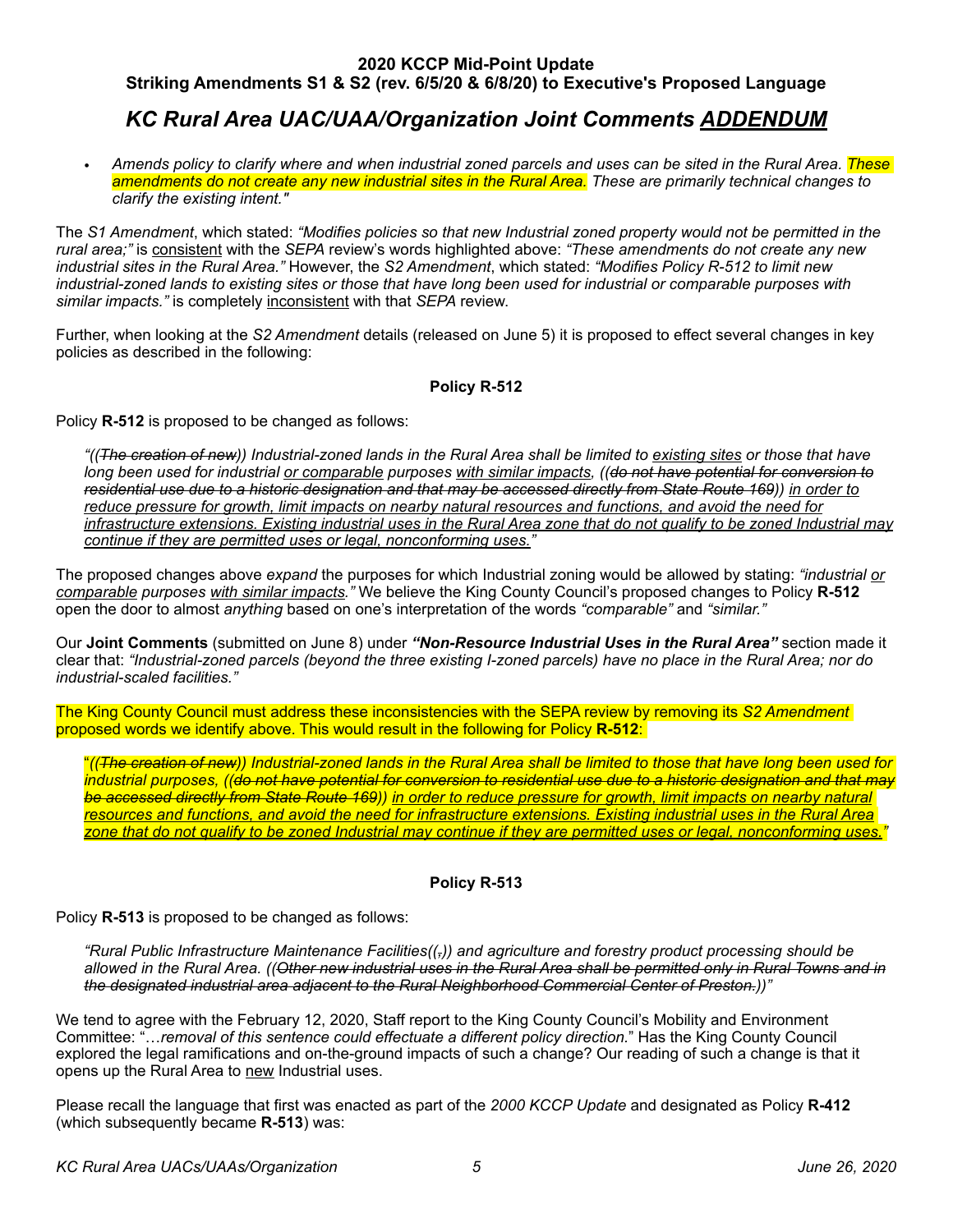# *KC Rural Area UAC/UAA/Organization Joint Comments ADDENDUM*

*"New industrial uses in the Rural Area shall be permitted only in Rural Towns and in the designated industrial area adjacent to the Rural Neighborhood of Preston."*

Also recall that the Goodnight property on SR-169 was not rezoned until 2008 in order to accommodate Sunset Materials —a recycling operation on that site. Former Policy **R-412** (quoted above) was, at that time, amended to read as follows (which is the *existing* language of **R-513**):

*"Rural Public Infrastructure Maintenance Facilities, and agriculture and forestry product processing should be allowed in the Rural Area. Other new industrial uses in the Rural Area shall be permitted only in Rural Towns and in the designated industrial area adjacent to the Rural Neighborhood Commercial Center of Preston."*

So, at the time the subject property was rezoned by the Council to Industrial, the Council also amended and adopted Policy **R-513**—which has the effect of limiting new *"industrial uses"* in the Rural Area—a new *"use"* is a proposed project that was not vested at the time the *2008 KCCP Update* was enacted. There was a good reason for the Council to adopt this policy in 2008 as it did so in recognition that Sunset Materials and the site rezone was a very special and limited circumstance—and new industrial uses in the Rural Area would necessarily be restricted to Rural Towns and the Preston area. This Policy did not restrict in any way the siting of new industrial uses in the UGA portion of unincorporated King County.

There was no *"mistake"* or error in the adoption of Policy **R-513**—and former Policy **R-412**. It is the law that the County's Zoning Code must be consistent with and implement this KCCP Policy. Accordingly, any changes that are to be made must necessarily be to *amend* the Zoning Code to be *consistent* with this current Policy. Clearly, the County is making every effort to legitimize the siting of the Lakeside Asphalt Facility on the SR-169 property—which is contrary to the State's Growth Management Act and adopted Rules thereunder.

The King County Council must address such ramifications and we strongly recommend it retain the *existing* language of Policy **R-513**.

#### **Policy R-515**

Policy **R-515** is proposed to be eliminated in its entirety:

*((Existing industrial uses in the Rural Area outside of Rural Towns, the industrial area on the King County-designated historic site along State Route 169 or the designated industrial area adjacent to the Rural Neighborhood Commercial Center of Preston shall be zoned rural residential but may continue if they qualify as legal, nonconforming uses.))*

However, eliminating Policy **R-515** is inconsistent with the following (our *emphases*):

**WA State RCW 36.70A.011**: "*The legislature finds that this chapter is intended to recognize the importance of rural lands and rural character to Washington's economy, its people, and its environment, while respecting regional differences. Rural lands and rural-based economies enhance the economic desirability of the state, help to preserve traditional economic activities, and contribute to the state's overall quality of life. . . . [T]he legislature finds that in defining its rural element under RCW 36.70A.070(5), a county should foster land use patterns and develop a local vision of rural character that will: Help preserve rural-based economies and traditional rural lifestyles; encourage the economic prosperity of rural residents; foster opportunities for small-scale, rural-based employment and self-employment; permit the operation of rural-based agricultural, commercial, recreational, and tourist businesses that are consistent with existing and planned land use patterns; be compatible with the use of the land by wildlife and for fish and wildlife habitat; foster the private stewardship of the land and preservation of open space; and enhance the rural sense of community and quality of life."*

**King County Comprehensive Planning Policy DP-1**: *"All lands within King County are designated as: Urban land*  within the Urban Growth Area, where new growth is focused and accommodated; **Rural land, where farming,** *forestry, and other resource uses are protected, and very low-density residential uses, and small-scale nonresidential uses are allowed; or Resource land, where permanent regionally significant agricultural, forestry, and mining lands are preserved."*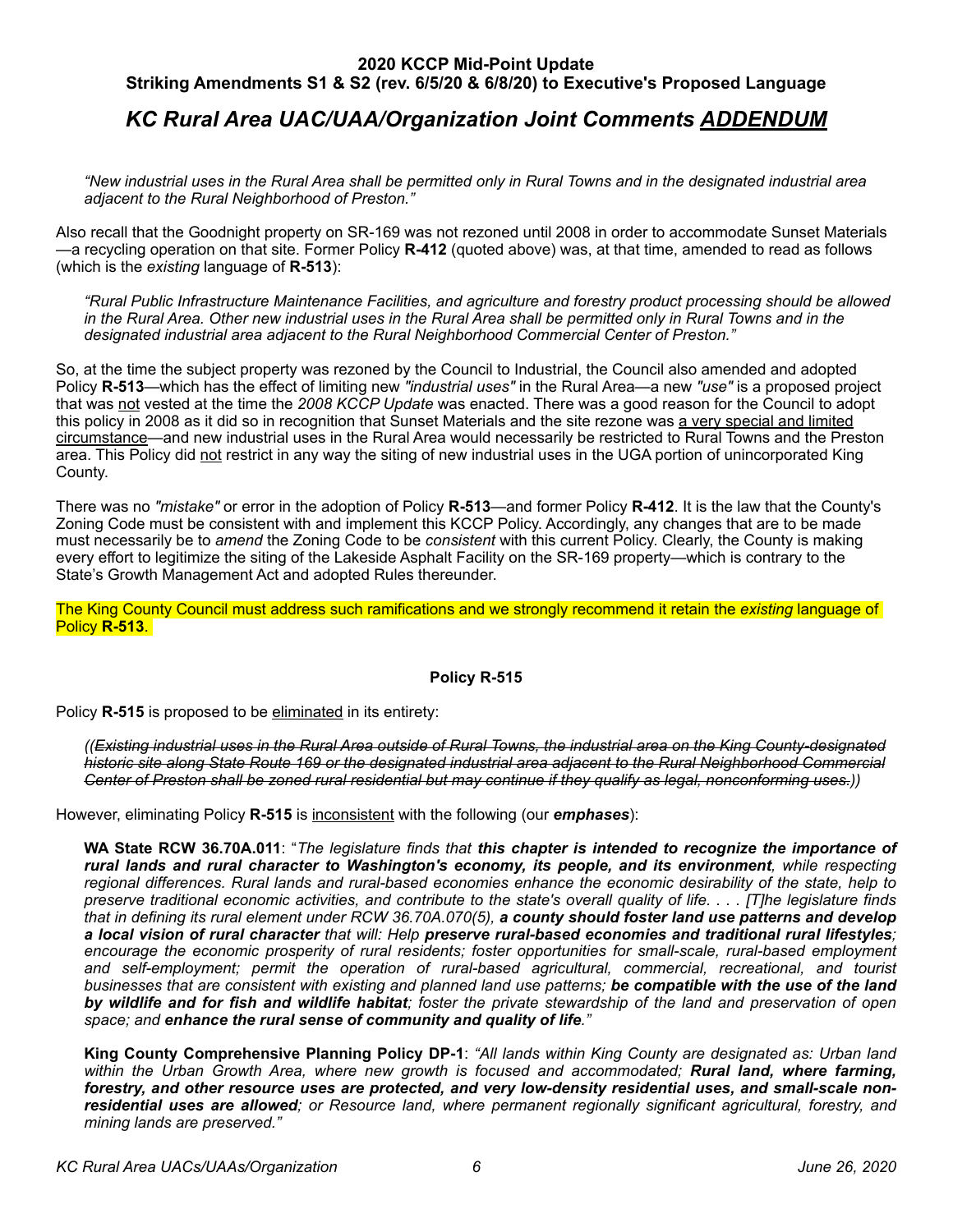# *KC Rural Area UAC/UAA/Organization Joint Comments ADDENDUM*

**King County Executive's Recommended Plan**: *"Based on data from 2006 through 2011, the 2014 Buildable Lands Report evaluated the actual housing constructed, densities of new residential development, and the amount of actual land developed for commercial and industrial uses within the Urban Growth Area. Based on that data, it projected that there is a sufficient amount of land within the Urban Growth Area to accommodate housing, commercial and industrial uses through 2031 and beyond. Additional discussion and policies can be found in Chapter 12, Implementation, Amendments and Evaluation."*

#### The King County Council must address these in consistencies by fully retaining the *existing* Policy **R-515**.

In summary, the premise that the Comprehensive Plan must be amended to conform with the King County Code (Development Regulations) is clearly erroneous. This is yet another reason why the King County Council should not effect the proposed *S2 Amendment* changes to Policies **R-512**, **R-513**, and **R-515**. These Policies have been in effect for many years and it is the law that the King County Code must be consistent with and implement these Policies, not vice versa—it is not the Code that drives the Plan Policies, rather it is the Plan Policies that drive the Code to be consistent with and conform thereto. It is neither illegal, nor contrary to the State's Growth Management Act, for Comprehensive Plan Policies to direct certain land uses to particular areas of the County so as to be compatible with surrounding land uses—especially in the Rural Area (see **RCW 36.70A. 011** cited above). The Comprehensive Plan Policies, as presently written and long adopted, do not in any way prohibit industrial uses in the Rural Area; moreover, there are ample areas in the County's Urban Growth Area to accommodate any and all forms of industrial uses that would be forced upon the Rural Area under the proposed *S2 Amendment* Policy changes.

### <span id="page-6-0"></span>**Chapter 5: Environment**

In Attachment A, **p. 44, lines 1127-8**: "((The Partnership anticipates updating the Action Agenda again in 2018.))" This should be retained and the year for next update should be included.

In Attachment A, **p. 44 line 1145**: Policy **E-215bb** — *"based on best available information,"* we again stress that the word *"science"* should not be replaced with the word *"information." "Information"* is a vague word that could include anything including *"hearsay."* We must base decisions on science—facts and data—in order to develop regulations that will meaningfully accomplish the stated goals.

In Attachment A, **p. 45 lines 1159-1162**: Policy **E-420** —

*"King County should incorporate climate change projections into new species protection plans, and shall revise older species protection plans when feasible or when conducting ((regular plan)) eight-year updates to incorporate projected impacts from climate change."* 

Annual Plan updates must include climate change assessments. Eight years is an eternity in terms of impacts being wrought by human-accelerated climate change to our shared environment.

### <span id="page-6-1"></span>**Chapter 8: Transportation**

The SEPA review in its second bullet point under *"Proposal"* states (our *highlighting*):

• *"Removes policy and text related to the County's Mitigation Payment System which had already been deleted from the County Code and is no longer in effect."*

However, the proposed S2 Amendments are not consistent with this statement. At Section 4(H [Road Services Division *duties])(10)*, describing duties of the Office of County Road Engineer, it states:

*"10. Administering the transportation concurrency and mitigation payment programs; and 11.a. Performing the duties of the office of the county road engineer, which is hereby established as an administrative office of the road services division. The office of the county road engineer shall be an office of record, supervised by*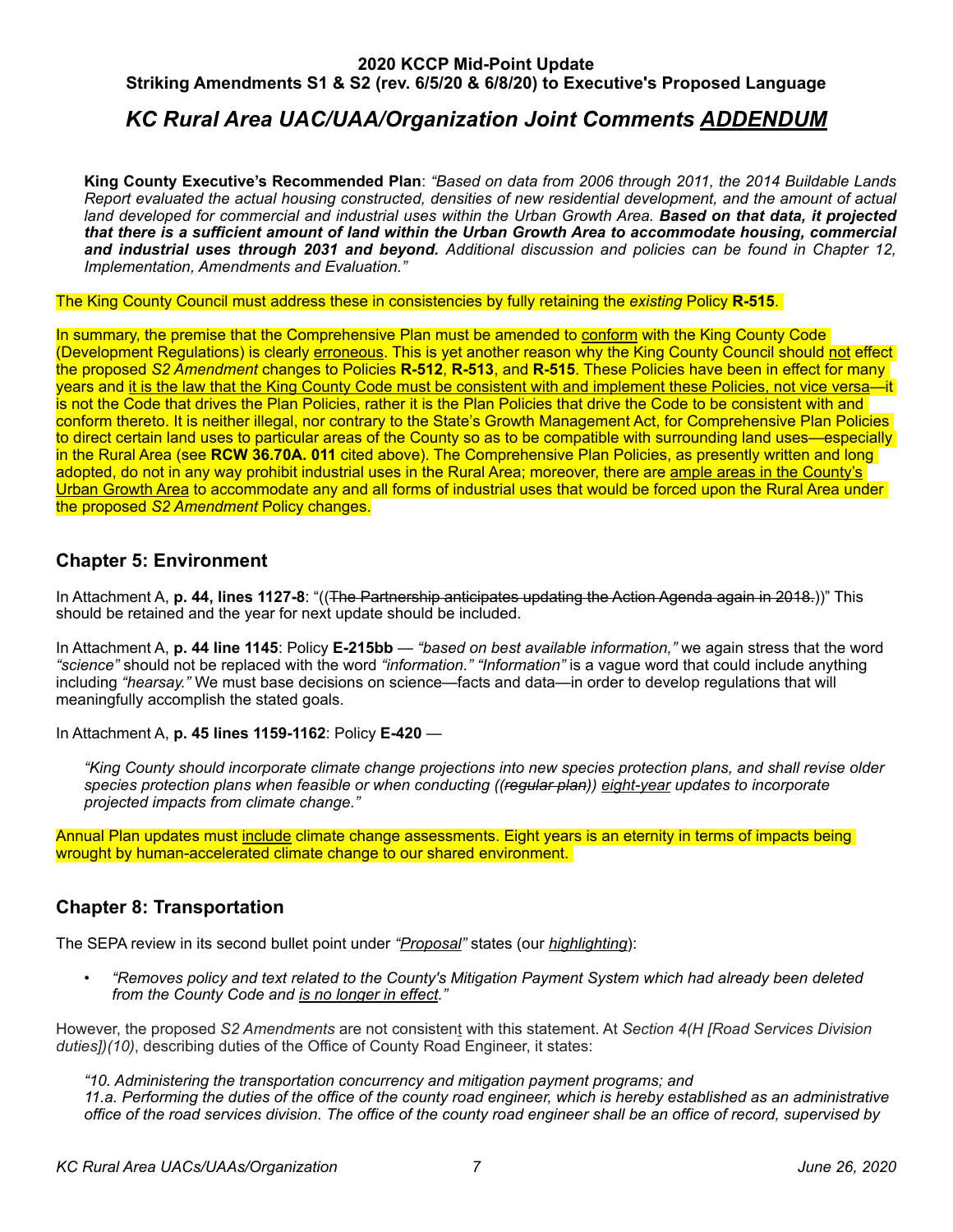# *KC Rural Area UAC/UAA/Organization Joint Comments ADDENDUM*

*the county road engineer hired in accordance with RCW 36.80.010 and reporting to the manager of the road services division. The office of the county road engineer shall be located within the corporate limits of the county seat."*

Why must the county road engineer be located in downtown Seattle? Why not change his/her location to unincorporated King County, so as to be closer to the assets to be assessed, maintained, and improved?

### <span id="page-7-0"></span>**Appendix C: Transportation and C1: Transportation Needs Report**

The SEPA review, since it did not have access to the *S2 Amendment* details released on June 5 after it was conducted is inadequate here because it dwells primarily on the *"technical revisions"* or word changes due to reorganization of county departments, and fails to recognize many adverse traffic impacts due to growth, fails to mitigate such impacts, and, thereby, perpetuates the illusion that the Comprehensive Plan meets the requirements of the State's Growth Management Act (GMA) to anticipate and provide for the impacts of growth. The *S2 Amendment* contains no information at all addressing such deficiencies and, therefore, is complicit in perpetuating that inadequacy. For example:

- The Appendix C *Figure 1 (map)* displays forecast travel volumes for 2031 on a small selection of state highways and *Figure 2 (map)* identifies a subset of those state highway locations that are forecast to be deficient (have demand greater than capacity) in 2031. But nowhere is there any information about existing and future traffic volumes on county roads, which are far more central to the County's responsibilities. Absent such basic traffic volume information there can be no understanding of what traffic issues exist whether present or future.
- The Transportation Needs Report (TNR) of improvements through 2031 based on that forecast predominantly addresses maintenance of physical conditions. The TNR is largely silent about operational or capacity improvements to address traffic congestion and safety issues at numerous deficient locations that are well known to residents of the Rural Area and, we believe, have been frequently reported to King County and, thus, are well known to the County's Department of Local Services, Roads Division.
- Despite numerous public complaints to the County, the transportation documents remain silent about the increasing adverse impact of urban traffic commuting between cities via rural roads serving as detour routes around highly congested state highways. From the traffic data in *Figure 2* showing the most congested state highway corridors, it is easy to surmise that **nearby rural county roads would be adversely impacts, yet the** documents are silent to this.
- The reporting of future congestion on state highways is incomplete and inconsistent. *Figure 2* appears to say that SR-169 from Renton to Black Diamond will be uncongested in 2031 with the sole exception of the intersection at 196th Ave SE. Yet, nowadays SR-169 is woefully congested and the documents provide no indication of any improvements. All the while, the cities of Maple Valley, Covington, Enumclaw, and Black Diamond (the latter spectacularly so) continue to add population, which inevitably generates more demand to use SR-169. Absent any commitment to add new lanes to SR-169—or perhaps a massive increase in transit service with dedicated HOV lanes—the only alternative for all those new commuters is to use any available county roads. Continued use by commuters living in the Urban areas increasingly disturbs the safety, tranquility, and rural quality of life in the affected road corridors—all clearly contrary to County policies and the State's GMA.
- *Figure 2* shows extreme congestion on SR-900, Issaquah-Hobart Road, and SR-18—these are all the routes available to SE King County residents to reach I-90 at Issaquah and to reach points beyond. This example repeats itself throughout the County. Only SR-169 north of Maple Valley appears as a potential alternative, described in *Figure 2* as largely uncongested in contradiction to the everyday experience of commuters today in this corridor and, thus, a woefully out-of-date assessment!
- Although SR-169 through Maple Valley is currently congested, and already forcing commuters to seek alternative routes, there is no discussion of the ongoing increase of traffic on 276<sup>th</sup> Ave SE through rural Hobart, and its continuation southerly through Ravensdale to Black Diamond. Yet, it is well known that when the Landsburg Bridge over the Cedar River was closed for reconstruction in August 2019 (and before the release of the *Transportation Appendix*), traffic volumes dropped over 75% on 276th Ave SE through rural Hobart and on Black Diamond-Ravensdale Rd, with a smaller reduction on Lake Retreat-Cumberland Rd connecting to Enumclaw,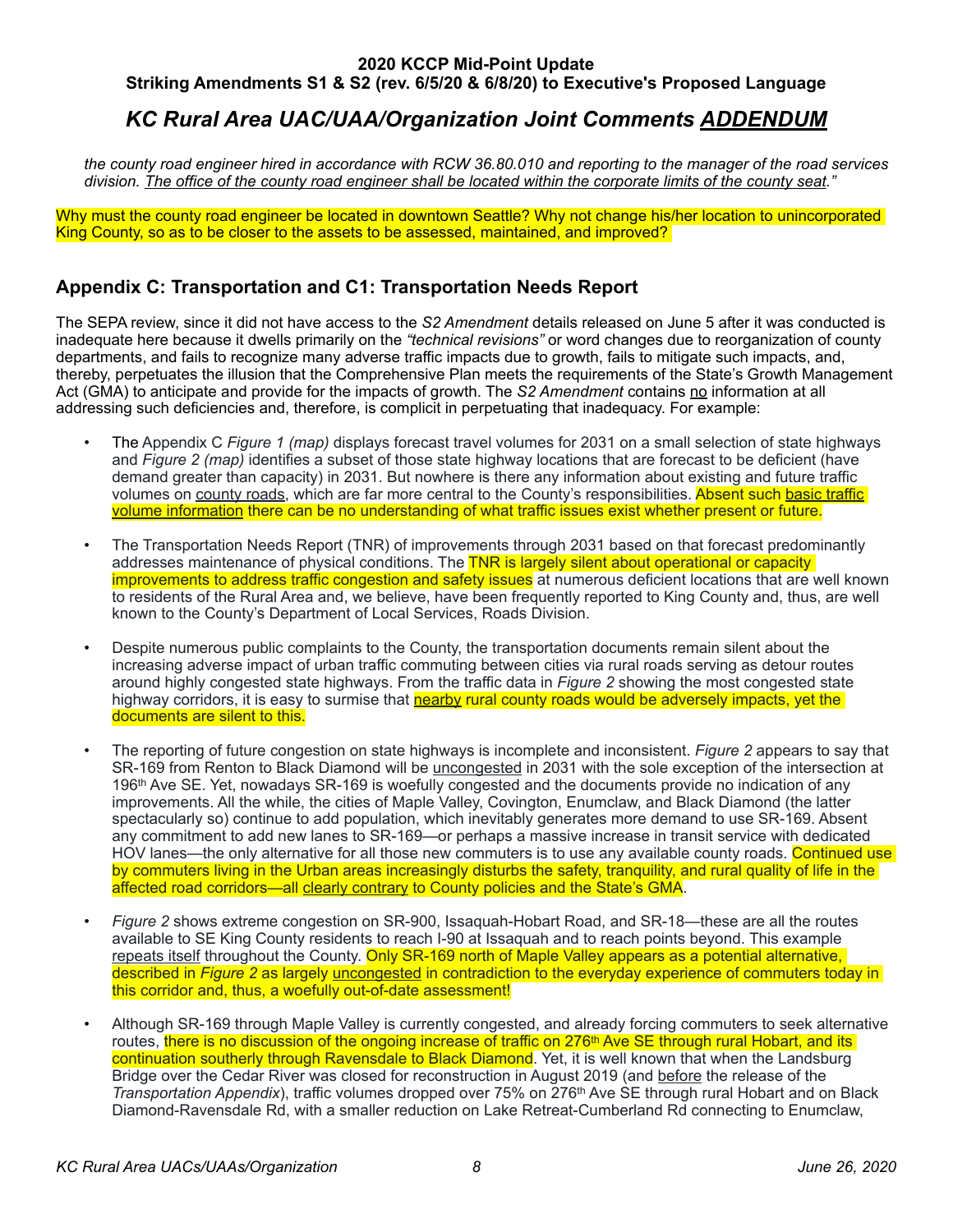# *KC Rural Area UAC/UAA/Organization Joint Comments ADDENDUM*

while traffic congestion on SR-169 through Maple Valley was markedly increased as north-south commuters shifted back to the state highway given no other choices. Again, this example repeats itself throughout the County.

- Several other rural county roads are known to have similar problems of unwanted through-traffic that should be served by state highways. The failure here to identify or evaluate such through-traffic serves only to perpetuate ignorance about this unmitigated impact of growth.
- The traffic forecast conditions in Appendix C were produced by the Puget Sound Regional Council (PSRC) using its regional traffic model. It may seem logical for the County to use the PSRC model on a *technical basis*, but there are unwelcome consequences of great policy importance. PSRC as the regional planning agency under GMA has established a growth target for each city in the county. But, the City of Black Diamond refuses to comply, and is committed to grow far, far beyond the PSRC growth targets by several thousand houses (note that PSRC has only *conditionally* certified the city's *Comprehensive Plan Update* because of this issue, as well as several transportation planning and funding issues). To date the City of Black Diamond has actually approved major developments leading to that outcome that could increase its population by upwards of 20,000 people, with nearly all those with jobs seeking to commute outside the city itself. Further, the City of Black Diamond makes little provision to mitigate traffic or other adverse impacts *outside* the city. Thus, King County's plans for rural southeast King County are woefully behind the reality of Black Diamond's plans, because King County relied on PSRC forecasts based on assigned Growth Targets that exclude Black Diamond's massive growth plans. King County appears unable or unwilling to influence that city's plans, and PSRC lacks statutory authority to impose its view of the future on Black Diamond. Consequently, King County must consider Black Diamond's future plans as significant external facts beyond its control and make plans accordingly, rather than disregard that reality by deferring to the reasoning behind PSRC's traffic models.

## <span id="page-8-0"></span>**Pacific Raceways Site and Surrounding Areas - Industrial Zone Change**

The SEPA review concluded that if option 1 is chosen (our emphases) *"the site would be allowed all industrial uses, subject to meeting other County Code provisions, as described in Title 21A Zoning. The permitted uses allowed on industrial sites can have more extensive impacts than the existing raceway use. If this option is selected, additional environmental review should be conducted."*

The SEPA review also concluded that (again, our emphases) *"(t)his site is not currently listed and therefore adding this as a new industrial site in the Rural Area as a map amendment is not consistent with the Comprehensive Plan as it is currently adopted."*

We take issue with whether the SEPA process followed constituted the *"hard look"* the Courts have said is the standard for *"adequate SEPA review."* For example, of the three alternatives reviewed: a no-action alternative (doesn't need much review); modification of the p-suffix conditions (which requires moderate to serious review depending on how proposed changes match up with existing regulatory requirements and policies), and changing the zoning outright to Industrial (which would obviously have severe impacts, which the SEPA review stated in asking the Council it should do additional environmental review if there was any intent of giving that option further consideration).

Consequently, the only alternative that received what could be characterized as *"adequate SEPA review"* is the no-action alternative. The least impacting alternative of changes to the *"I p-suffix"* zoning, wasn't evaluated because the changes were not specified at the time of the review. Without specific changes to compare to existing conditions, policies, and regulation there is no basis to perform an analysis rendering the SEPA process without effect. In the highest impact alternative—changing the zoning to Industrial outright—the complete lack of analysis indicates that such a change isn't consistent with the current Comprehensive Plan and policies, and says there should be additional environmental review.

We must review the history here to obtain a clear picture of where we are and how we got here. There have been serious deficiencies in the SEPA approach at the Pacific Raceways site for decades, which are made substantially worse by the current proposed amendment. On December 24, 1985, the then Department of Planning and Community Development issued a Determination of Significance (DS), requiring an Environmental Impact Statement (EIS) for the proposed construction of an oval track at Seattle International Raceway (now Pacific Raceways). Though that project was not built at the time, that was to be the last time the County required an EIS for any Pacific Raceways proposal to the presently issued permits for site work. This is in spite of multiple expansions of Pacific Raceways operations including multiple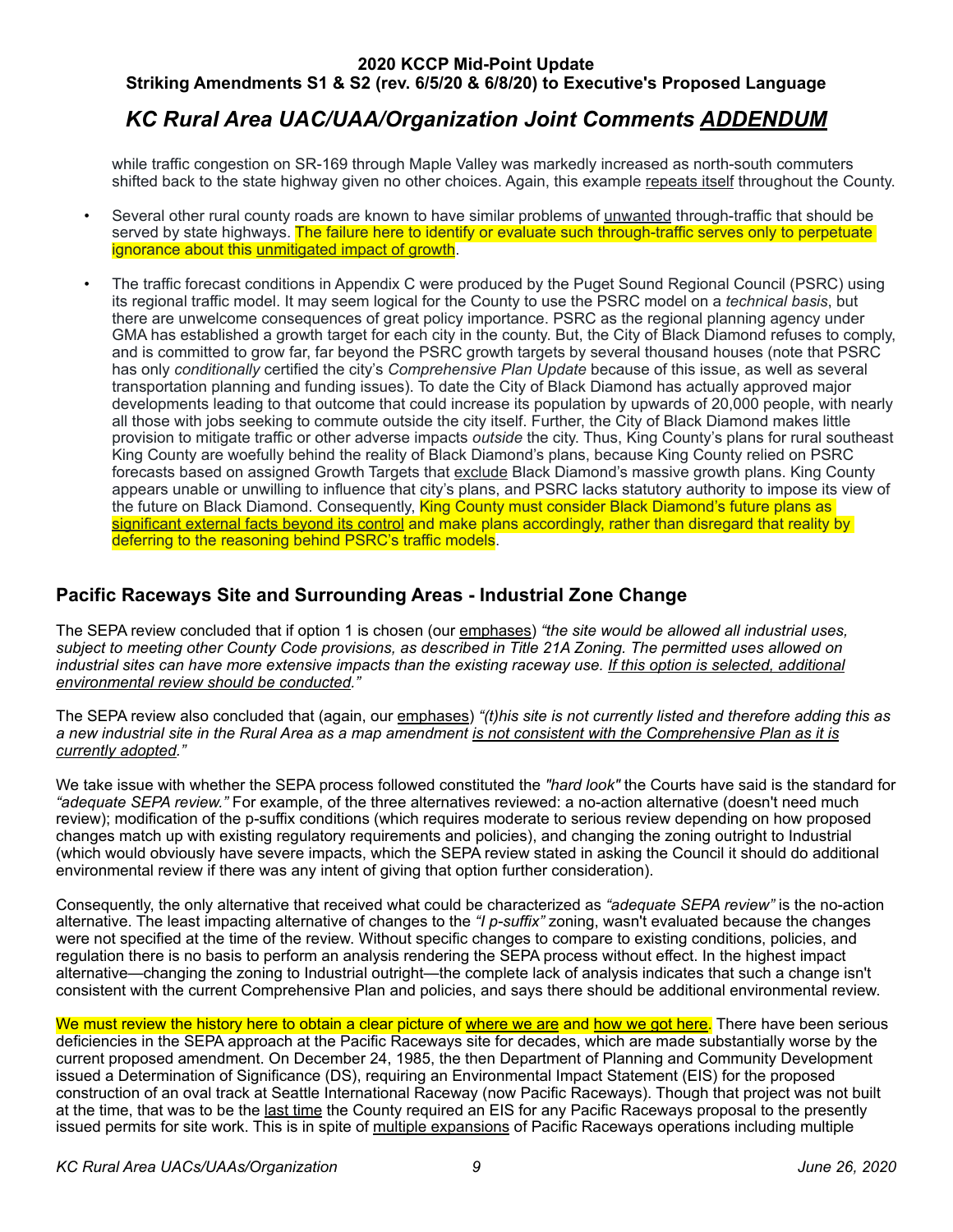# *KC Rural Area UAC/UAA/Organization Joint Comments ADDENDUM*

tracks, millions of dollars worth of gravel mined, and now major changes to zoning being proposed that have implications for the entire county.

The County has continued to grant permissions and authorities, as well as other benefits on Pacific Raceways with significant environmental impacts from related plans and projects that were done piecemeal, with no consideration, to this day, of the cumulative impacts resulting from approved projects, zoning changes, and decisions.

The proposed amendments strike *Map Amendment 5*, to the 2012 KCCP Major Update, which would eliminate a conservation easement agreed to in exchange for a rezone of 1.6 ac that has not yet been enacted. There was no relevant SEPA analysis of the impacts of that proposal, and due to serious errors and omissions, such analysis would have been seriously flawed even if done. Clearly, we remain perplexed the Council has pushed this amendment out in such a hurry that it failed to get some of the basic facts correct, or missed them altogether. For example, the Council;

- 1. Cannot state a conservation easement for a 40-ac rezone was done, when it wasn't.
- 2. Failed to discern that the 2012 rezone for a 1.6-ac conservation easement had a direct connection to the failure to implement the 2000 conservation easement.
- 3. Didn't recognize that the property impacted by the 2012 proposed rezone had changed ownership from State Roads, to King County Parks for open space/habitat.

Unfortunately, the above-listed compounding failures mean that, even if the Council had taken a hard look at the myriad impacts from its proposal, it would have got that analysis wrong. If the Council wants to continue with these options it should do the work first, adequately notify the public of the facts along with the analysis second, and then talk about taking a vote on it third.

Finally, the proposed change of zoning of Pacific Raceways from *"I p-suffix"* to straight *"I"* zoning was presented to the public in a context that made it appear this would *only* impact Pacific Raceways. This is not correct as changing to an *"I psuffix"* zoned property in the Rural Area would have major implications for the entirety of King County's Rural Area. The proposal to place new industrial zoning in the Rural Area is completely at odds with the entirety of KCCPs back to 1991, and to the Community Area Plans that preceded them, all of which were specifically designed to not allow for general industrial zoning to be applied, either specific, to Pacific Raceways, or, generally, to be expanded outside of very limited conditions (that, by the way, Pacific Raceways doesn't meet) anywhere in King County's Rural Area. No notice of this information or potential impacts were provided to the public, in spite of the fact the Council is proposing to move these amendment alternatives to a final vote in a matter of weeks!

Since the SEPA review couldn't specify what the range of impacts would be from this drastic zoning change—which would impact industrial zoning throughout all rural lands in King County, it incumbent upon the King County Council to secure such SEPA review through an EIS before making any decisions on the options identified. Also, consideration of flipping the Pacific Raceways site zoning to outright *"Industrial,"* is about the most major of major changes that could be considered with huge implications for regional (PSRC *VISION 2050*), Countywide Planning Policies (CPPs), and KCCP policies and should only even be considered during the 8-yr Major KCCP Update cycle, when there will be sufficient time to weight impacts and risks, and apply the necessary level of SEPA review, and adequate public participation.

## <span id="page-9-0"></span>**Other Items: Snoqualmie Interchange**

The *"Finding for 2024 Update"* (i.e., Lambert Amendment—**AMENDMENT TO STRIKING AMENDMENT S2 TO PROPOSED ORDINANCE 2019-0413, VERSION 1**, although dated June 3, was not released to the Public until June 8 and, thus, was never part of any SEPA review. Consequently, this **ADDENDUM** adds to our **Joint Comments** the fact that the results of any such Study on the *"land use designation and zoning classification from rural area to an urban-level land use and zoning"* will need SEPA review before any recommendations and further steps are taken.

Further, we notice the **AMENDMENT** calls for the following to be inserted on page 6, after line 114: a proposal for a study and special consideration for Rural parcels near Snoqualmie *"to consider modifying the land use designation and zoning classification from rural area to an urban-level land use and zoning"* (lines 9 & 10). This proposal and language raise serious concerns and questions. If any additions to the Urban Growth Area (UGA) and/or Zoning changes are to be considered that should only be possible under the *existing* 4:1 program. There is no provision in King County policies that would allow rural lands to be added to the UGA and upzoned simply because that would provide a possible public benefit.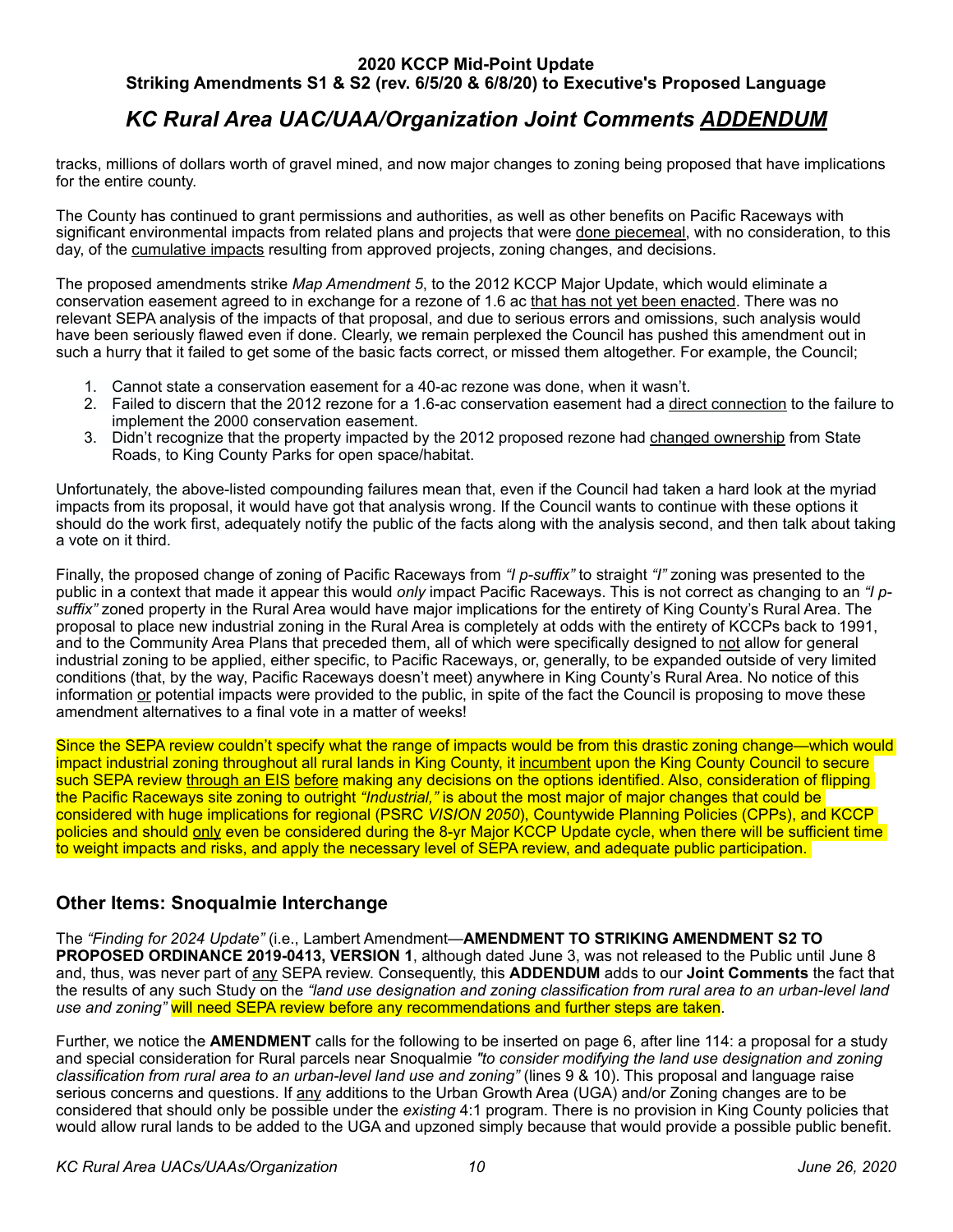# *KC Rural Area UAC/UAA/Organization Joint Comments ADDENDUM*

One could easily envision many scenarios where arguments might be made that converting rural lands to urban for a public benefit is justified. And in doing so, it would completely dismantle the State's Growth Management Act (GMA) and all the long-term efforts to protect rural lands King County.

If a study *is* done, then it should be based upon use of the *existing* 4:1 program, not some new approach that may seek to justify conversion and upzoning of rural lands simply to grant a *"private request"* that may result in some undefined *"public benefit."*

We also have some concerns about process here. One of the major advantages of moving major KCCP Updates to every 8 years was to stabilize Policies and remove work load from citizens and county staff alike. Unfortunately, the Council passed an amendment that allows for changes (not simply map *corrections*, such as relatively *minor line adjustments*) to the Urban Growth Boundary (UGB) during the *mid-point* updates. This results in no real effort saved by the change to 8-yr cycles. This proposed Amendment is an excellent example of what now can routinely be included. We call on the Council to amend the process to disallow such changes to the UGB except during the 8-yr major update cycle.

## <span id="page-10-0"></span>**III. Conclusions and Recommendations**

### <span id="page-10-1"></span>**Conclusions**

1. PROCESS: The process used by the King County Council has been flawed. The details of *S2 Amendments* were posted for Public review on June 5, but after we alerted Council Staff that all the links went to dead-ends, they were not fixed until June 6. At least one *S2 Amendment* was not posted until June 8. After a relentless 48 hours of research and comment development, we provided the Council detailed **Joint Comments** on June 8 the day before its June 9 Public Hearing. There has been lack of transparency and a lack of equity. Forced to use a *virtual* process during a pandemic the public has little meaningful ability to participate when such significant and far-reaching proposals are added to a two-year KCCP update process with less than a month to go before *possible* final approval, and no significant impact analyses conducted. Further, last minute additions have not been vetted and subject to due diligence and analysis, and instill and magnify a lack of transparency, accountability, and equity in the process.

2. SEPA: The details of *S2 Amendments* have not gone through full SEPA review, as only the *"concepts"* available (i.e., no detailed language or Policy descriptions) from the Council's Mobility and Environment Committee on April 24 were analyzed in the *SEPA Addendum* released on June 8. This is but another reason we have provided you with this **ADDENDUM**, as we had no time to review the *SEPA Addendum* published the same day, June 8, that we submitted our **Joint Comments**.

3. CPPs: The Countywide Planning Policies (CPPs) would need to be amended before many of the changes contemplated by the *S2 Amendments* are adopted by the King County Council. That said, we do have serious concerns with several of the proposed *S2 Amendments*, as detailed in our **Joint Comments** of June 8 and the **ADDENDUM** herein and the fact that the details of the *S2 Amendments* have not been through SEPA review. Consequently, we do not recommend the Growth Management Planning Council (GMPC) contemplate such related CPP changes at this time.

4. GMA: There appears to be a common thread woven through many of the proposed *S2 Amendments*—watering down the 4:1 program, allowing urban-serving infrastructure outside the UGA, and expanding industrial sites—that represents, what can only be called, a direct attack on the Rural Area, as contemplated in the State's Growth Management Act (GMA). These amendments, each, and in combination, would bring permanent degradation to the overall health and sustainability of the Rural Area environment for all habitat and residents of the county, as well as specifically to the rural residents' quality of life.

5. Executive Order: On September 4, 2019, before the Executive released his recommended *Update* on September 30, he issued Executive Order: *LUD-12-2-EO: Clean Water Health Habitat*. The EO stated (in part), that:

*"King County has implemented protective land use policies and active habitat restoration programs, yet continued habitat loss, stormwater pollution, and toxics have resulted in critically endangered orca and declining salmon runs, threatening our shared natural heritage and Tribes' ability to exercise treaty rights;…*